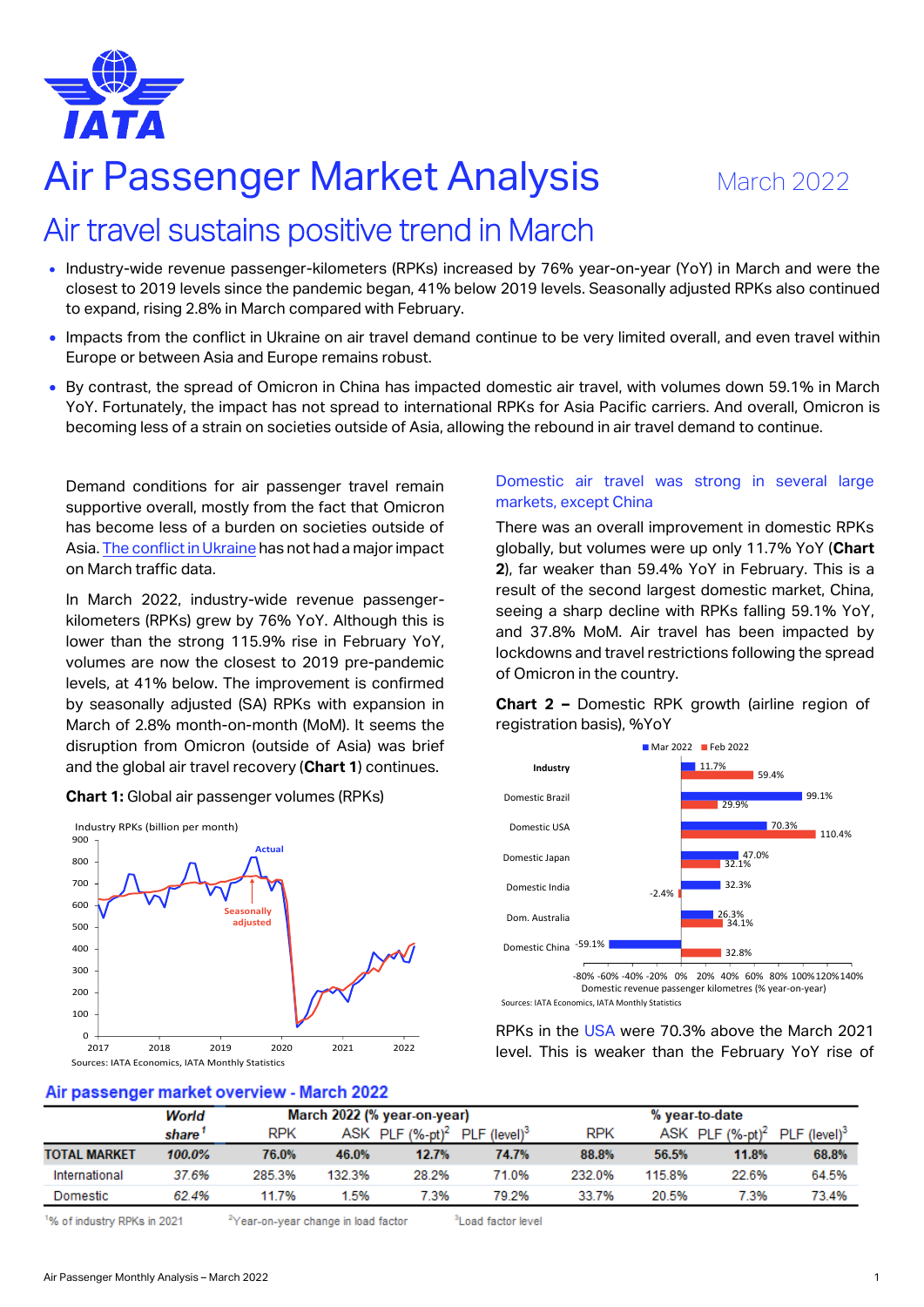110.4%, but SA volumes continue to close in on 2019 pre-pandemic levels, just 3.9% below in March. The easing of labor shortages and flight cancellations related to Omicron will nonetheless need to be surveyed as some pressures still persist.

Domestic air travel in Japan rebounded in March, up 47% YoY and a 30.3% MoM. Japan was strongly impacted by the spread of the Omicron variant in February, leading to the highest number of deaths and severe cases in the crisis so far. During March and into April, the number of news cases and deaths have been declining, and this appears to be helping traveler sentiment. Importantly, too, all domestic pandemic restrictions were lifted in March, which is set to support a strong and sustained recovery in domestic RPKs.

Domestic air travel in Australia grew by 26.3% YoY in March, slightly slower than the previous month. Domestic RPKs continue to make gains toward the most recent peak in Q2 2021, as domestic restrictions related to the pandemic continue to decrease country wide.

There was a big rise in Brazil domestic RPKs up 99.1% YoY in March. India's domestic air travel was up 32.3% in March YoY after a 2.4% fall in February YoY. Both of these important markets are approaching 2019 prepandemic levels, shy off that mark by 7.5% and 9.3% respectively.

We have insufficient data to report on Russian traffic.

### … and international RPKs continued positively in all regions

**Chart 3:** International RPK growth (airline region of registration basis), %YoY



0% 50% 100% 150% 200% 250% 300% 350% 400% 450% International revenue passenger kilometres (% year-on-year) Sources: IATA Economics, IATA Monthly Statistics

International RPKs rose by 285.3% YoY in March, continuing the significant progress achieved in the recovery during the past twelve months (**Chart 3**).

Once again, airlines based in Europe performed the best in March in YoY terms, up 425.4%. Furthermore, international RPKs are 36.0% below levels of March

2019, and SA RPKs continued to recover, expanding 3.5% MoM in March. The impact of the war in Ukraine has been relatively limited so far for this region. outside of international Russia and countries neighboring the conflict. In fact, traffic within Europe and on other linked markets, such as Europe to/from Asia, rose by 26% and 11% respectively MoM in seasonally adjusted terms. The strong recovery appears to be undisturbed by the capacity impacts from the Ukraine-Russia conflict - indeed, traffic within Europe increased noticeably in March (**Chart 4**).

**Chart 4:** Seasonally adjusted international RPKs, selected routes



Source: IATA Monthly Statistics by Route

More [precise ticket sales data](https://www.iata.org/en/iata-repository/publications/economic-reports/ticket-sales-for-us-to-europe-travel-highlight-resilient-confidence/) suggest the fall in traveler confidence was moderate, and that it rebounded rapidly. What is more, refugee movements within Europe led to a strong surge in outbound travel from countries neighboring Ukraine. That will partly insulate the region from any large fall in traffic in March.

International RPKs for airlines registered in Asia Pacific withstood Omicron challenges from the Chinese market, rising 197.1% in March YoY, and continue the positive growth trend with SA volumes up 2.9% MoM. While important international markets such as Japan remain relatively restrictive to foreign visitors, the trend is becoming more relaxed in other countries, including South Korea, New Zealand, Singapore, and Thailand.

Carriers in Latin America and North America again saw similar improvements in March in YoY international RPK growth, up 239.9% and 227.8% respectively. Recovery to pre-pandemic levels is firmly on track in both regions, with Latin America benefitting from the end of bankruptcy procedures for some of the main carriers domiciled there. In fact, the recovery story is similar also regarding international RPKs of airlines based in the Middle East, with volumes up 245.8% in March YoY, leaving them 35.7% down on the same month in 2019.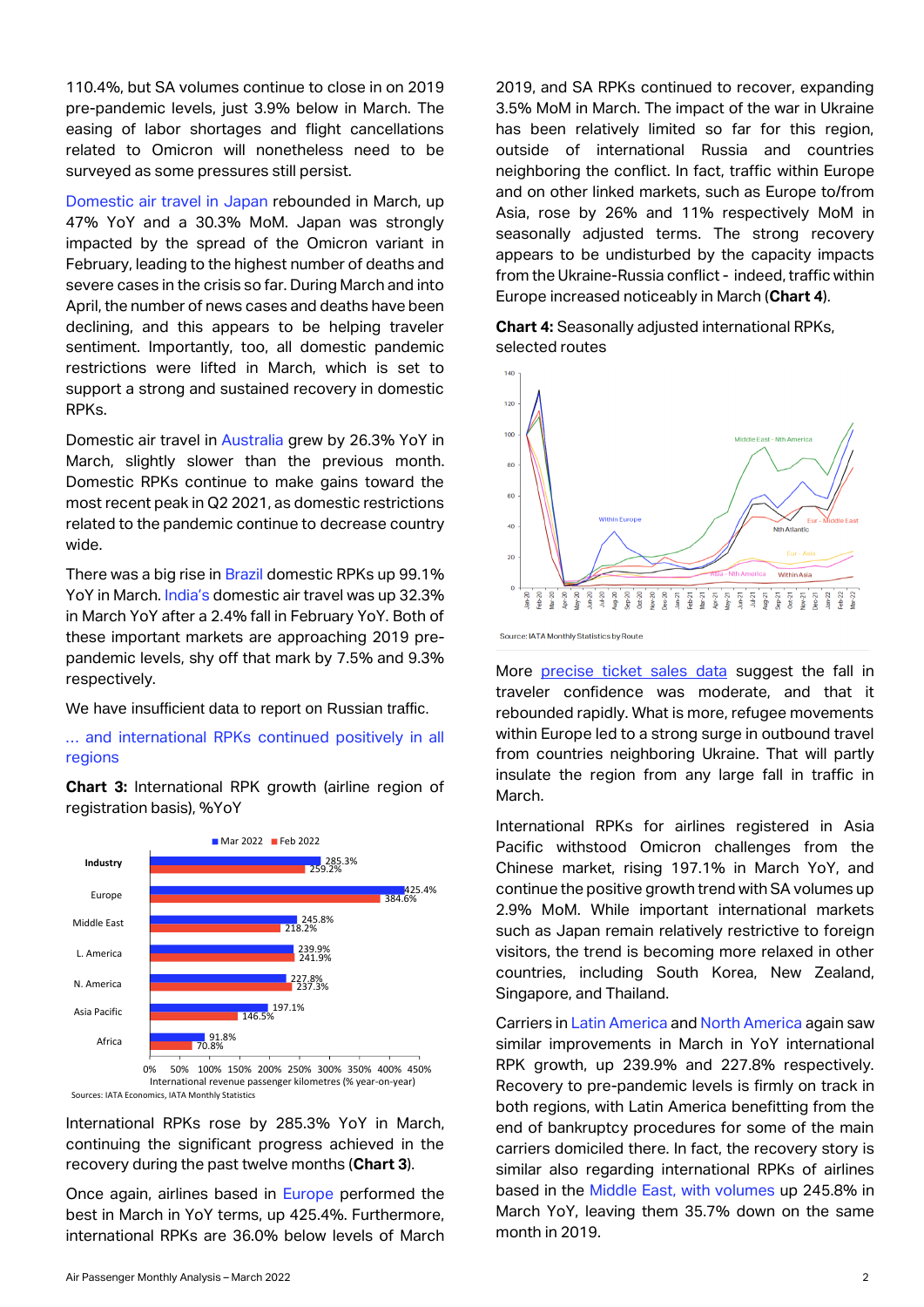Airlines based in Africa experienced a 91.8% YoY growth rate in their international RPKs in March. Together with Asia, Africa international RPKs lag more than the other regions in terms of recovery to prepandemic levels, currently 49.1% below March 2019. Air travel demand is challenged by low vaccination rates on the continent as well as impacts from rising inflation.

#### Premium and economy travel are recovering in line

The pace of the recovery has been similar across cabin classes. Economy RPKs – which include premium economy (a small part of the total) – were at 35% of January 2020 levels in February 2022, and up 255.6% YoY. Premium RPKs – which capture first and business class – were at 36% of January 2020 values and up 307.3% YoY in February 2022, the latest data point. The April Global Business Travel Association survey showed significant gains in the return to business travel for domestic and now also international business trips, which signals support for premium class travel ahead (**Chart 5**).

#### **Chart 5:** International RPKs by cabin class



Source: IATA Monthly Statistics

#### Capacity increases and load factors edge toward 2019 levels

Overall, air passenger capacity has shown very little if any impact from Omicron in so far in 2022. Industrywide available seat-kilometers (ASKs) increased by 56.5% YoY in March. They are down 35.5% versus March 2019, which continues the positive trend in capacity volumes.

The global passenger load factor (PLF) was at 64.2% in March, up 9.0 percentage points (ppts) YoY. It is now just 7 ppts below March 2019, which shows continued improvement since January and February;18.9 ppts and 13.4 ppts respectively.

#### Forward bookings bode well outside of China

The war in Ukraine and inflation have yet to impact air travel demand. Tickets sold in recent weeks for future travel point to ongoing resilience. The trend in

Air Passenger Monthly Analysis – March 2022 3

international bookings has shown some volatility in recent weeks but remains slightly positive overall.

By contrast, domestic ticket sales have been trending downwards since February, and are currently around 40% below 2019 levels. It is mainly domestic China driving the deterioration, with bookings pointing to a severe impact from the wave of Omicron spreading there in late March (**Chart 6**).

**Chart 6:** Passenger ticket sales (dom. vs. int'l), global



Source: IATA Economics using DDS ticketing data (18 Apr 2022)

#### But consumer confidence has dropped sharply

The link between air travel demand and inflation is not straightforward. Higher inflation does not necessarily entail higher fares – at least not immediately – and higher fares may not meaningfully dampen demand during recovery periods or when there is a strong willingness to travel. Moreover, consumers in advanced economies benefit from elevated excess savings accumulated in 2020 and 2021 and can dip into these to maintain real spending levels.

That said, the OECD's consumer confidence index has declined to values close to those of late-2020. Most economies have seen a decline, although some are still close to or above the long-term average (China, Germany). Typically, lower confidence means that consumers may hold off from large purchases, such as travel by air (**Chart 7**).

**Chart 7:** Consumer confidence compared to average